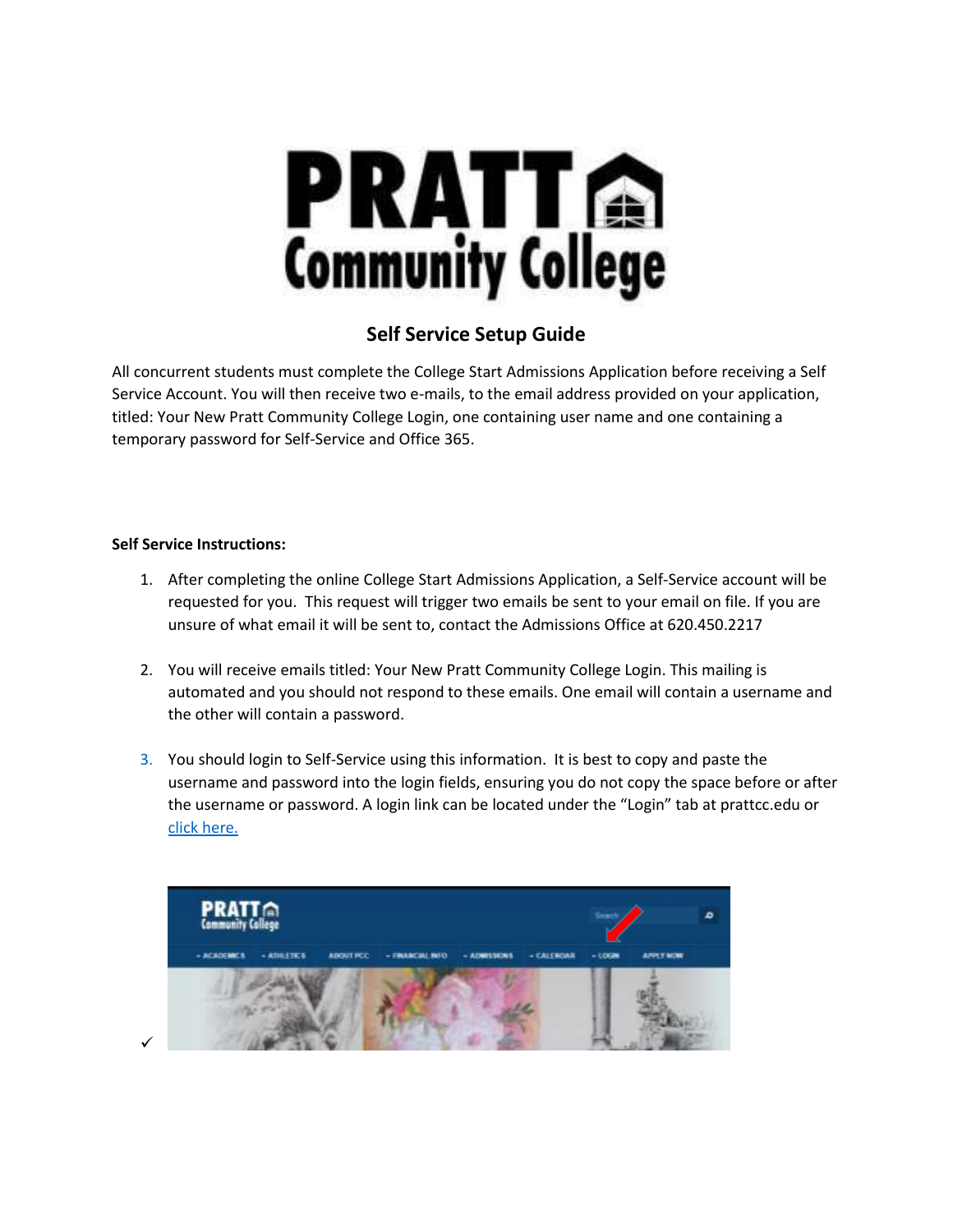

4. Navigate to the "Change Password" under the Home tab.

 $\checkmark$ 



5. Click "Enroll into SSMRP", fill out the appropriate fields and set up secret questions. You will use the Self-Service username and password when asked to provide a username and password.



6. You should see a "Congratulations!" message when you are finished enrolling is SSRPM.